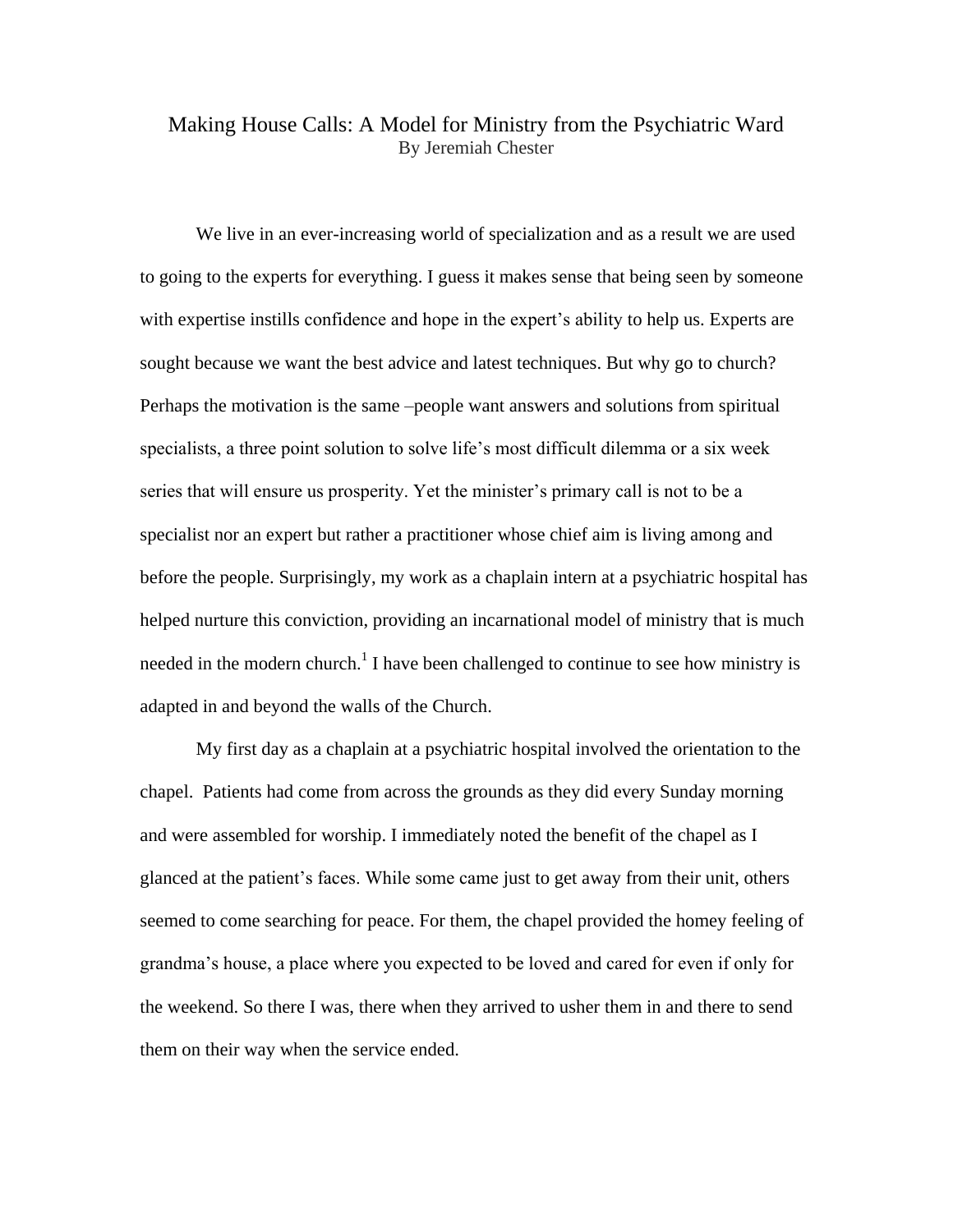The service rendered for the patients is not unlike the service of the Church in the world for it too has become home for many. During the earliest wars, people ran to the Church for safety and security. The church steeple was a symbol of refuge, a safe place where all were welcome. The pews and stained glass reminded people of a shared hope and common space. Even with the removal of most traditional objects of worship and the increased number of churches worshipping in multipurpose facilities, the idea that this space has been created as a refuge remains. What I had failed to realize during the first day of orientation was that while chapel was a part of my experience as chaplain, it was only a small component. The true work took place not in the comfort of the chapel, but rather in the fragility of the wards.

The center of the Gospel of Jesus Christ is that God came to dwell among us. The incarnation is not just a theological act that we are to remember, but a model that we are to embody that starts with leaving one's comfort zone for the sake of the other. Never should we rush past the act of God leaving God's royal home for there is no leaving home without a willingness to be vulnerable. It was in this vulnerability that God was rejected by his own and eventually crucified, but it is also in this vulnerability that redemption was attained for all. Unfortunately, this is in stark contrast to the modern minister who may be celebrated for the number of people who seek him or her. People are always welcomed to come to Church to receive, yet the great commission to **go** is largely ignored by ministers or reserved for missionaries and evangelists. In this atmosphere, ministers are constantly tempted to measure ourselves by our itinerary or crowd size alone, forgetting that our jobs extend beyond church walls and conference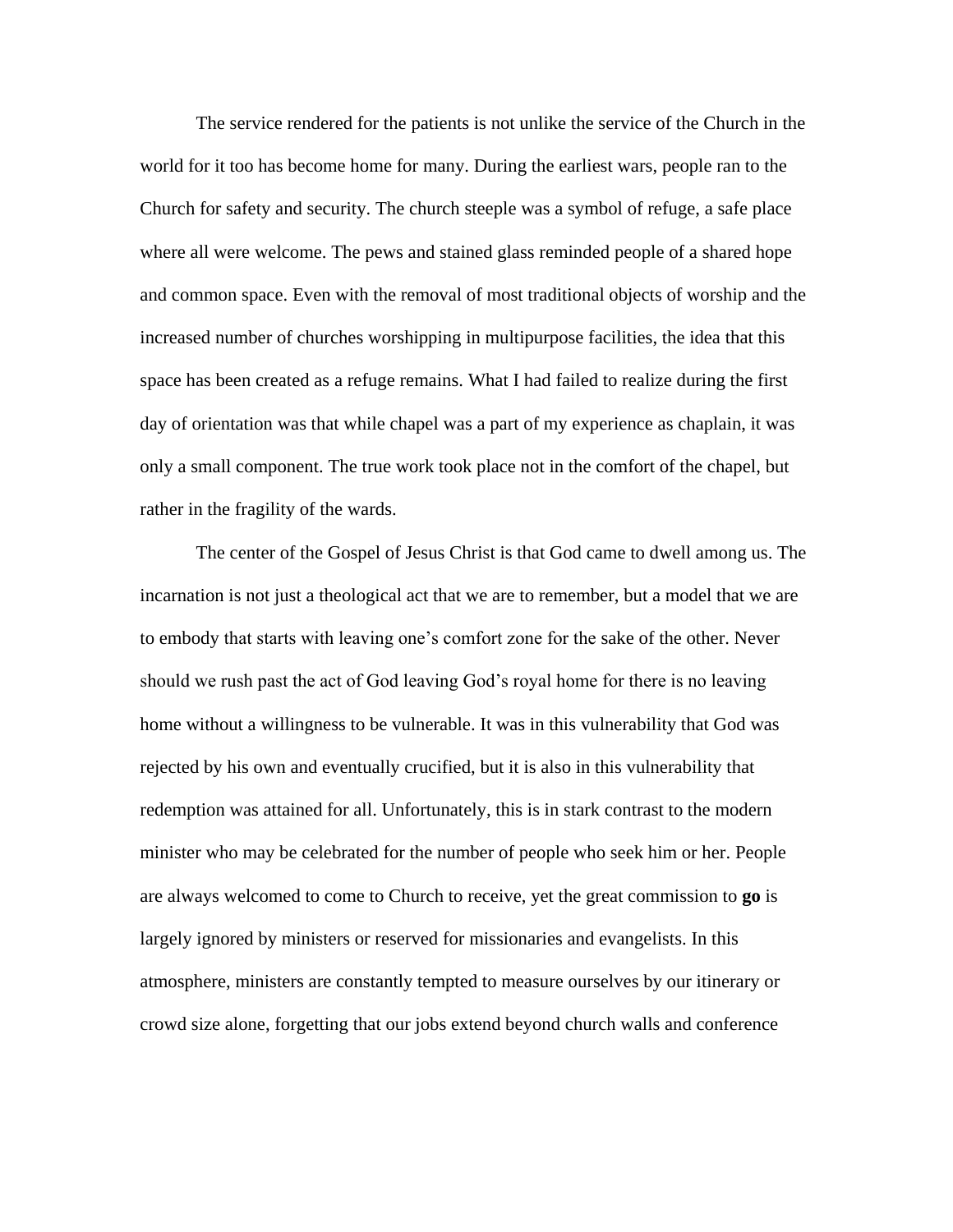halls. Like Abraham, our call as ministers begins with leaving our places of familiarity and power even when the place is the Church.

My first day on the actual units in the psychiatric hospital were a bit startling, because unlike most hospitals where most patient stays are for days or weeks, many psychiatric patients call the hospital home. It is humbling then to minister everyday where people live and it requires another type of vulnerability (altogether different from leaving one's own home) but includes the sensitivity of entering into the intimate space of another.

Entering into people's homes has less to do with entering into their physical spaces as much as it does their context. While it is easier to enter their context by entering their physical space, for ministry it is not a prerequisite. When we enter the lives of others we are opening ourselves to them, offering them understanding and comfort inside their world. We enter not with the aim of giving advice or being profound but to be present in their world. Our very presence can be a symbol of hope.

The story of Elijah and the widow at Zarapheth illustrates this. On the surface the narrative seems to focus on the widow and her situation and the Prophet's dilemma is far from hers. The prophet is fed by air and nourished by a brook while the widow searches in the streets for what is unavailable to her at home. It is not that Elijah has abundance for a withering brook is far from a flowing stream and a raven's lunch far from a grocery store. Yet Elijah has a certain security, one which can't exist for a woman in that day without a husband, older son, or a wealthy family. Change does not take place in this narrative until the prophet is forced to leave the place he had begun to call home, a place that has sustained him, in order to enter a world that would remain to him otherwise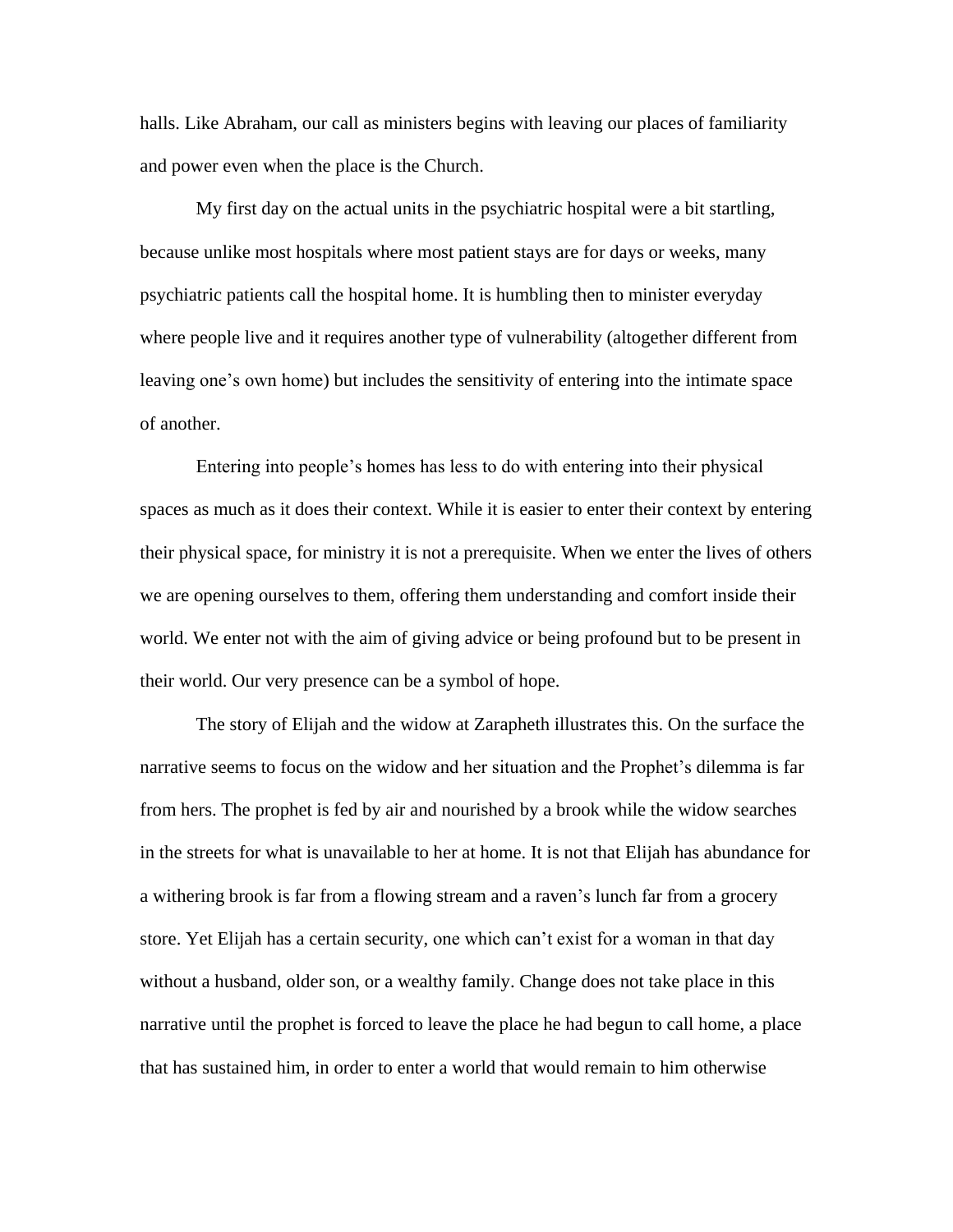foreign. We are called to enter the lives of others as did the Prophet Elijah and not just wait for them to enter ours. It is only when we enter and listen attentively to every story that we are able to speak life therein.

This understanding makes the gospel more than a message to be preached to the lost, it is also a lifestyle to be embodied by the believer. If the gospel is the good news that there is life even in death, this must be affirmed by our actions. For the widow, Elijah affirmed this by his presence and by his prayers. Elijah's prayer to God was a plea that God not let his presence be contradictory to the gospel already proclaimed. It was in this moment that his words alone lost power if they were not accompanied by grace from above.

The chaplain seeks not only to teach the grace of Christ but also to be the body of Christ, to bring the peace that patients seek in the chapel to them in the unit (their home). I often recall the story of Zacchaeus, who had heard of the presence of Jesus but was unable to meet him. His climbing a tree to see Jesus suggests his desire to see one who was completely different than himself. To his surprise, Jesus invites Zacchaeus to come down so that he might abide in his (Zacchaeus') house. This request by Jesus to enter his home was not only startling to Zacchaeus but to all the disciples and those who knew who Zacchaeus was. They knew how he made his living. I imagine the rabbis had preached to him for years about social justice. Yet I doubt in all those years if Zacchaeus had many dinner guests. Even his friends probably kept their distance out of fear for their reputation. But on this day Jesus desired to know him, from the ground up, in his lowly state of manipulation and deceit. Jesus, who really did not have a home, enters into the